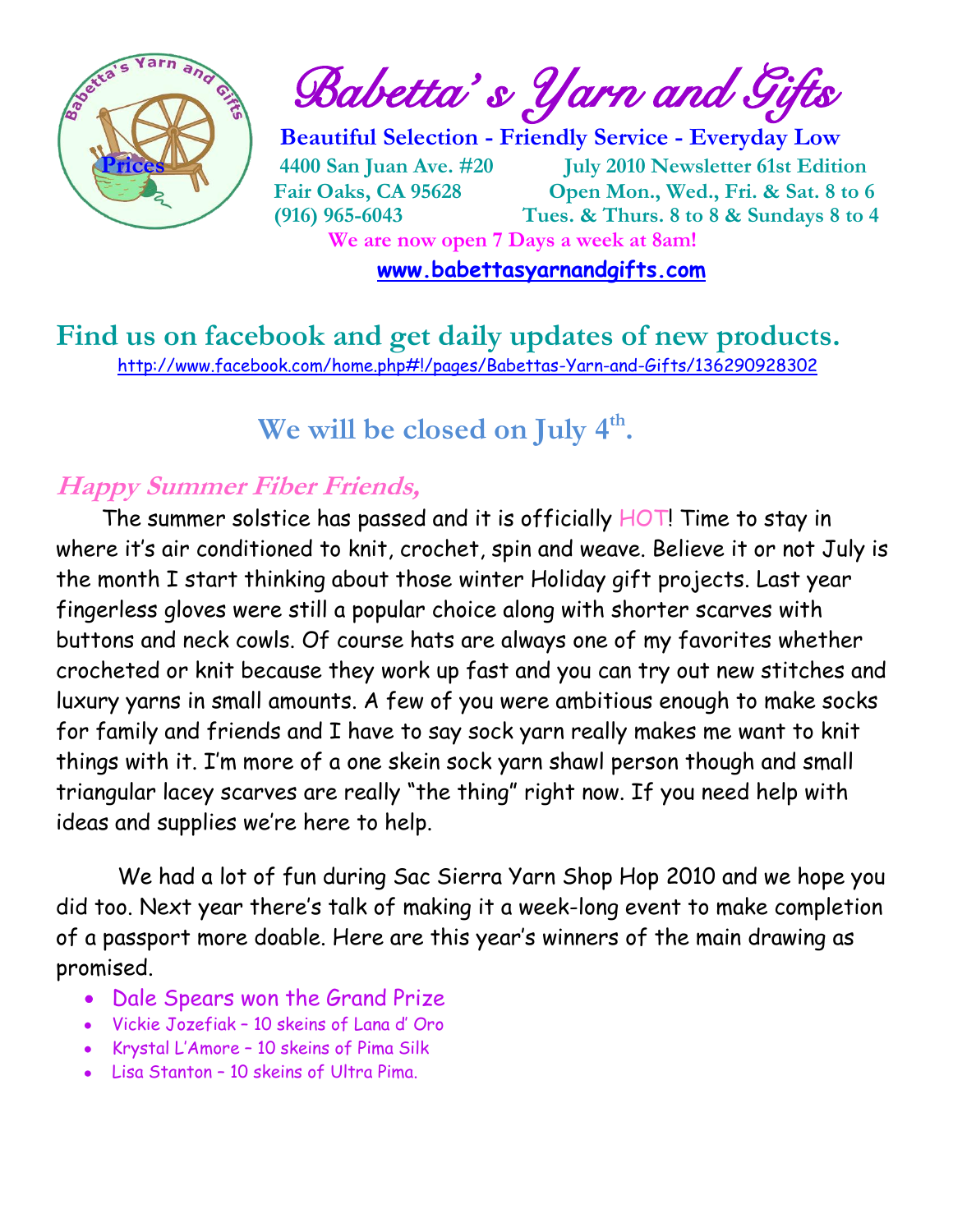**The Fair Oaks Purls meets the second Thursday of every month from 10am to noon here at Babetta's. This wonderful group of knitters started out knitting baby hats for local hospitals and has now decided to take on other charity knitting projects too. If you'd like to come join the group there's always room for more. This month's date is July 8th .**

Don't forget we are still collecting food for the local food closet. Please bring a donation of a non perishable food item and be entered to win a \$25 gift certificate. Drawings are done monthly.

I just sent out our first box of hats to Knots of Love. Here's the web page with patterns on it and please be sure to check out the story. If you have hats to donate you can drop them off here. [http://www.knotsoflove.org/?page\\_id=52](http://www.knotsoflove.org/?page_id=52) 

### **Classes for July 2010 at Babetta's 965-6043**

 *In our project classes you can learn to knit anything from scarves to socks to felted purses to lace shawls to hats to sweaters. Pick your project and join in the fun. Our knitters inspire each other to try new things by sharing ideas and showing off their latest creation. Sign up for one of our classes and you will receive a coupon for %10 off your next purchase. If our class times aren't convenient we also offer private lessons in Knitting, Crochet, Spinning and Weaving by appointment.*

**\*Pre-registration is required as class sizes are limited. Please choose your dates carefully. Because of scheduling conflicts and complications, make-up classes will only be allowed under special circumstances and individual consideration.**

**Tuesdays July 6, 13 & 20** Knitting Project 6pm – 7:30pm fee \$40

#### **Wednesdays July 7, 14 & 21**

Knitting Project 1pm – 2:30pm fee \$40 Knitting Project 3:30pm- 5pm fee \$40

Private Lessons Knitting or Crochet \$15 an hour and Group Knitting or Crochet Private lessons \$10 an hour per person.

Spinning or weaving \$20 an hour and group rates are \$15 an hour per person.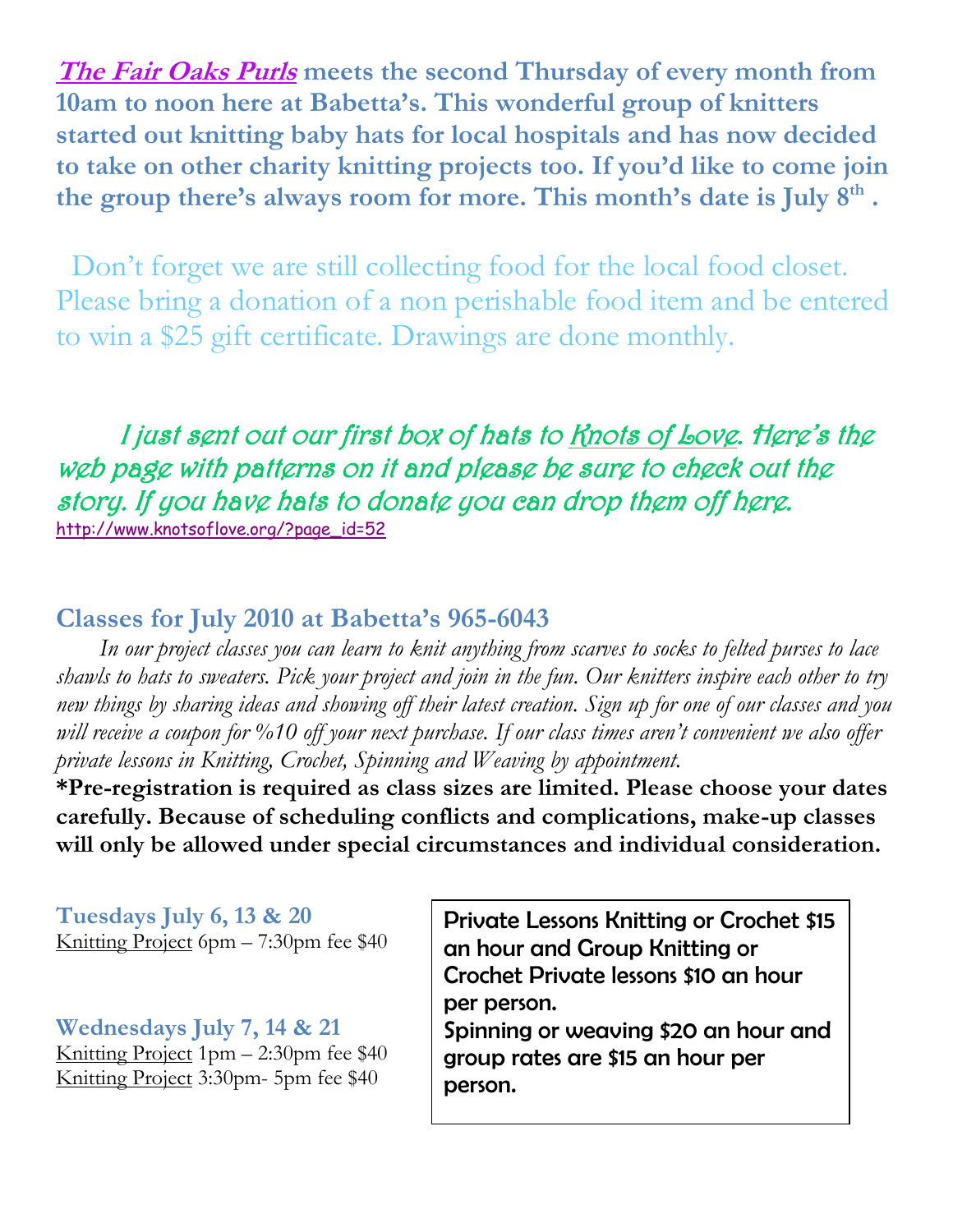**Thursday July 8, 15 & 22** Knitting Project 6pm – 7:30pm fee \$40

**Saturdays July 10, 17 & 24** Knitting Project 4pm – 5:30pm fee \$40.

# Workshops in July



**Sit and Knit or Crochet Saturdays**

 You're invited to come and sit in our little living room and share your love of handwork with other Fiber Friends.

We're open from 8am to 6pm on Sat.

## **Freeform Crochet Purse Workshop with Jennifer Tan July 11 from 1 – 4pm**

*Class fee \$40 and you'll receive a coupon for 10% off. Basic crochet skills are all you need. Bring your hooks and some of your leftovers and have some fun.* 

## Introduction to Hand Painting Yarn with Maya

July 17 from 10am to noon class fee \$30 includes all materials. This is a participation workshop dyeing with safe food dyes. You'll receive un-dyed yarn and after a brief intro you'll be painting on your own.

## Introduction to spinning with Gustine

July 24 from 11am to 1pm class fee \$20 Materials \$11 Have you ever wanted to learn the basics of how to turn fiber into your very own yarn? Sign up early, class size limited.

 **Here's a reprint from a previous newsletter that has had a lot of requests this summer.**

**Free Pattern from August 2008 – Summer Nursing Shawl**